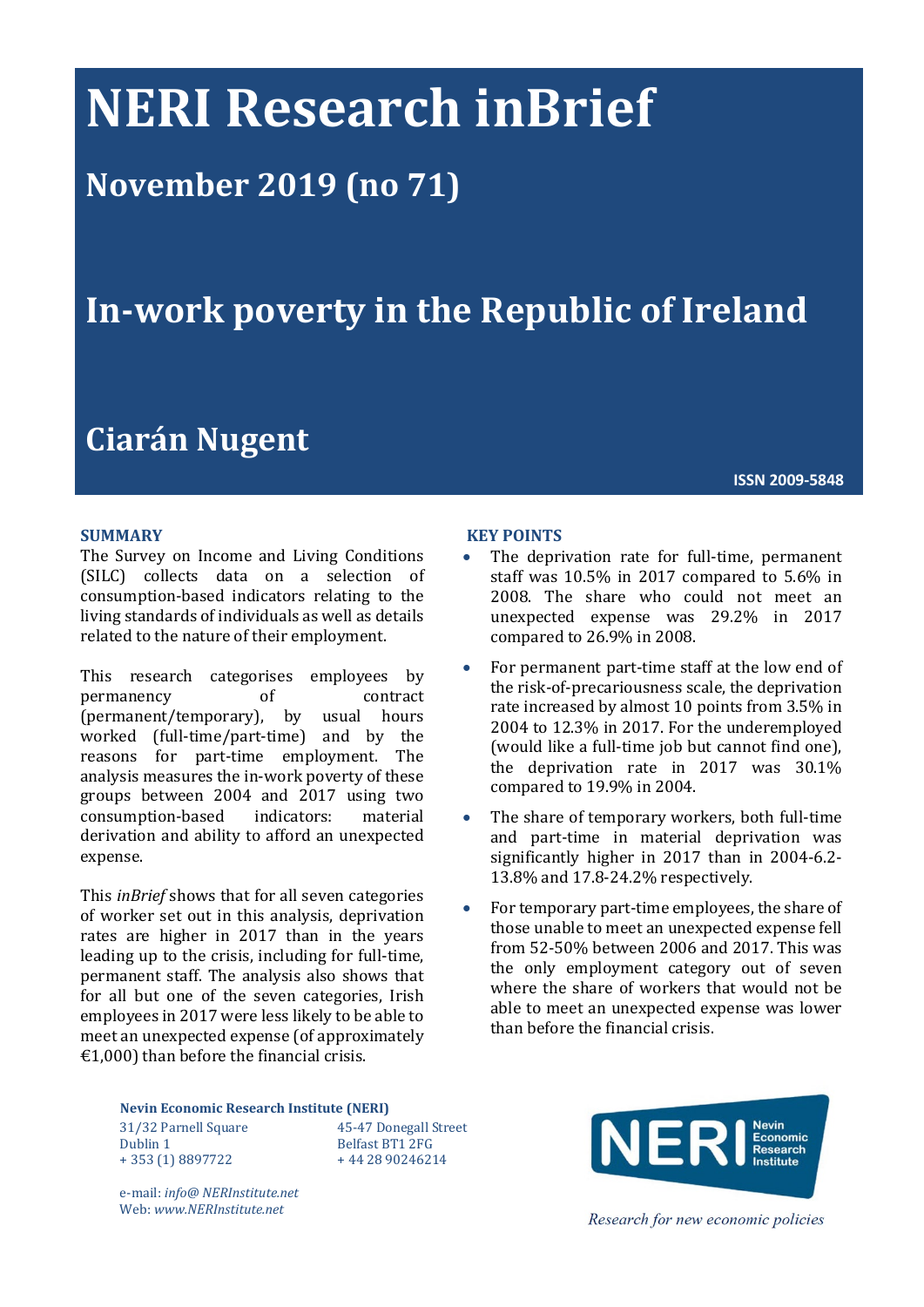#### **Table 1 Employment Contracts: 2004-2017**

| <b>Contracts</b>                            | 2004 | 2006 | 2008 | 2010 | 2012 | 2014 | 2016 | 2017 |
|---------------------------------------------|------|------|------|------|------|------|------|------|
| <b>Permanent FT</b>                         | 72.6 | 70.0 | 68.8 | 64.4 | 64.2 | 67.1 | 68.9 | 71.3 |
| Permanent PT (involuntary; market barriers) | 1.3  | 1.3  | 2.1  | 6.0  | 8.0  | 6.4  | 3.8  | 3.6  |
| Permanent PT (involuntary; social barriers) | 8.2  | 8.1  | 8.2  | 7.5  | 5.7  | 5.2  | 5.7  | 6.5  |
| <b>Permanent PT (low-risk)</b>              | 6.8  | 8.5  | 9.2  | 9.5  | 8.3  | 7.5  | 8.4  | 7.9  |
| <b>Temporary FT</b>                         | 4.5  | 4.4  | 4.6  | 3.9  | 4.4  | 4.4  | 4.7  | 3.9  |
| <b>Temporary PT</b>                         | 3.0  | 3.8  | 4.0  | 5.0  | 5.0  | 5.9  | 4.7  | 3.7  |
| Occasional no contract/other                | 3.7  | 4.0  | 3.2  | 3.6  | 4.3  | 3.6  | 3.8  | 3.1  |

**Source:** Survey on Income and Living Conditions 2004-2017 (2019) & author's calculations<br>Note: Rates refer only to those whose reported principal economic status is 'at work' **Note:** Rates refer only to those whose reported principal economic status is 'at work'

**Introduction**

The *Survey on Income and Living Conditions* (SILC) collects data on a selection of consumption-based indicators relating to the living standards of individuals as well as various information related to the nature of their employment.

Table 1 presents workers by the permanency of their contract (temporary or open-ended employment contract), by usual hours worked (full-time or part-time) and by reasons for part-time employment. The SILC asks part-time workers why they work parttime. Options include: *I want a full-time job but can't find one* (involuntary underemployment due to market barriers), *looking after children or others* (involuntary underemployment due to social barriers) and *I don't want to work full-time* (low-risk part-time work). The analysis focuses on individuals who identify as 'at work' only and excludes students, retirees and those on home duties.

*SILC* data show there have been some significant changes in the working arrangements of Irish workers. Although the share of employees in permanent full-time work had just about recovered from the financial crisis by 2017, the share of some high-risk categories of employment such as underemployment (involuntary part-time due to market barriers) and temporary parttime work are still higher than in 2004.

Consumption based indicators to measure living standards over time have certain advantages over income-based indicators. Income based indicators are indirect<br>indicators of living standards and living standards

comparison over time is difficult. The at-risk of poverty indicator for instance, does not factor in changes to services provided by government, which effect living standards.

#### **Deprivation rates by employment type**

According to *SILC,* an individual is in material deprivation if they cannot afford two or more of eleven everyday living expenses as set out in the survey. These include being able to afford a winter jacket, a night out every two weeks or replacing old furniture.

*SILC* data shows that material deprivation of every category of worker (including fulltime staff with a permanent contract) was still higher in 2017 than in the years leading up to the financial crisis.

The share of full-time permanent staff living in deprivation in 2017 (10.5 percent) was almost twice the level in 2008 (5.6 percent). For the underemployed (but on secure openended contracts), the share of which has risen in Irish employment, the material deprivation rate is almost 1 in 3 or 30.9 percent (up from 19.8 percent in 2008).

Those categorised as involuntarily underemployed due to social barriers work<br>part-time primarily due to caring primarily responsibilities of children or elderly relatives (in this analysis this category only includes workers who have permanent and secure employment contracts). The share of this group in deprivation in 2017 was 20 percent compared to 12.2 percent in 2008. The deprivation rate for permanent part-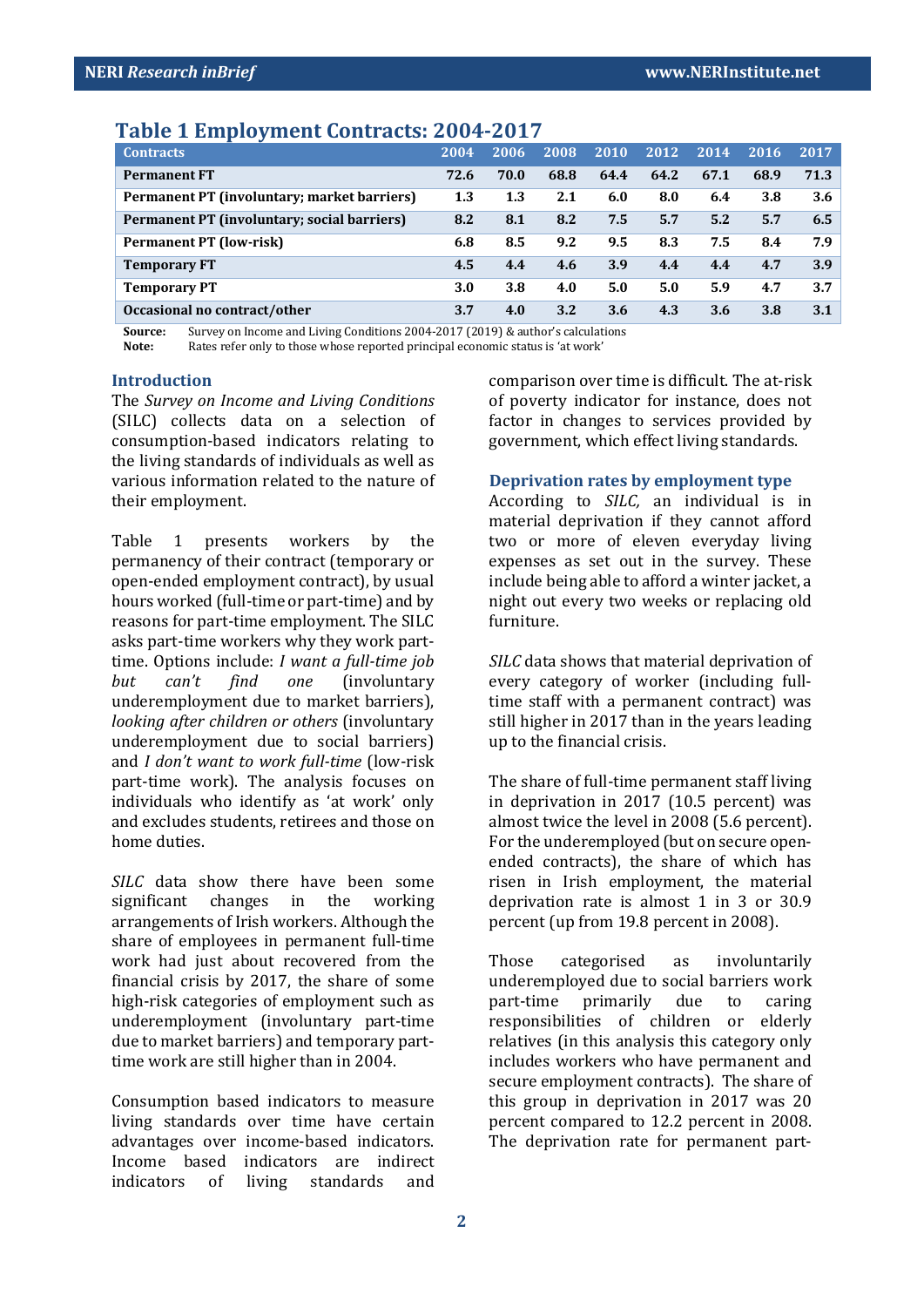| Deprivation ('at work')                     | 2004 | 2006 | 2008 | 2010 | 2012 | 2014 | 2016 | 2017        |
|---------------------------------------------|------|------|------|------|------|------|------|-------------|
| <b>Permanent FT</b>                         | 6.9  | 5.9  | 5.6  | 9.6  | 12.9 | 16.7 | 10.7 | 10.5        |
| Permanent PT (involuntary; market barriers) | 19.9 | 6.0  | 39.6 | 19.8 | 25.9 | 43.1 | 26.9 | 30.9        |
| Permanent PT (involuntary; social barriers) | 12.8 | 12.8 | 12.2 | 22.5 | 19.6 | 24.9 | 17.5 | <b>20.0</b> |
| <b>Permanent PT (other)</b>                 | 3.5  | 3.7  | 4.0  | 10.1 | 14.7 | 17.9 | 13.3 | 12.3        |
| <b>Temporary FT</b>                         | 6.2  | 7.4  | 8.9  | 15.2 | 17.7 | 15.0 | 10.2 | 13.8        |
| <b>Temporary PT</b>                         | 17.8 | 20.7 | 8.2  | 23.2 | 33.6 | 37.9 | 26.7 | 24.2        |
| Occasional no contract/other                | 8.3  | 11.3 | 9.3  | 30.9 | 39.4 | 36.4 | 25.7 | 21.0        |

#### **Table 2 Deprivation Rates by category of employee**

**Source:** CSO (2017), Survey on Income and Living Conditions 2004-2016 & author's calculations<br> **Note:** Analysis only includes those who identify as 'at work' as their principal economic status.

**Note:** Analysis only includes those who identify as 'at work' as their principal economic status.

time workers at low-risk (mostly made up of part-timers who do not want to work fulltime) has also increased considerably in the same period from 4.0 percent to 12.3 percent.

For temporary part-time workers, one of the categories at highest-risk of precariousness, the deprivation rate had fallen as low as 8.2 percent in 2008. In 2017, almost one in four of these workers experienced multiple types of deprivation (24.2 percent).

Workers with no contract, occasional work or some 'other' arrangement made up 3.1 percent of workers in 2017. The share of this group who had difficulty affording basic items was 21.0 percent compared to 9.3 in 2008.

#### **Inability to afford an unexpected expense by employment type**

The *Survey on Income and Living Conditions* also collects data on individual's ability to afford an unexpected expense. This indicator captures one fundamental aspect of precariousness: insecurity. An expense such as this could be emergency repairs on a car, a family funeral, a hike in insurance costs or the replacement of a fridge-freezer.

The level of the unexpected expense ranged from €875 in 2006 to €1,000 in 2017. The CSO calculate this figure by dividing the annual at-risk-of-poverty income threshold by 12 (or one month's income for individuals directly on the income poverty threshold) and rounding it up by no more than 5 percent.[1](#page-2-0) As this figure was undefined in 2004, comparison over-time is more reliable starting in 2006. Though for most categories (except full-time, temporary workers) the trend has been steadily downward since 2012, the data clearly show a more insecure and precarious working environment for all but one category of worker in 2017 relative to 2006.

|                                             | 20041 | 2006 | 2008 | 2010 | 2012 | 2014 | 2016 | 2017 |
|---------------------------------------------|-------|------|------|------|------|------|------|------|
| <b>Permanent FT</b>                         | 13.2  | 26.9 | 29.2 | 33.3 | 39.2 | 41.0 | 31.2 | 29.2 |
| Permanent PT (involuntary; market barriers) | 31.3  | 40.1 | ∗    | 60.5 | 71.4 | 75.8 | 67.1 | 61.3 |
| Permanent PT (involuntary; social barriers) | 19.2  | 37.7 | 47.3 | 61.1 | 56.5 | 57.8 | 47.4 | 42.2 |
| <b>Permanent PT (other)</b>                 | 13.3  | 26.2 | 30.4 | 32.2 | 45.8 | 43.7 | 35.9 | 27.2 |
| <b>Temporary FT</b>                         | 15.8  | 34.8 | 31.2 | 39.2 | 51.4 | 43.9 | 31.2 | 37.5 |
| <b>Temporary PT</b>                         | 23.8  | 52.7 | 43.1 | 48.4 | 73.9 | 63.1 | 57.6 | 50.0 |
| Occasional no contract/other                | 15.9  | 36.9 | 42.2 | 53.6 | 74.5 | 61.4 | 56.5 | 53.2 |

#### **Table 3 Inability to meet unexpected expenses by category of employee**

**Source:** CSO (2019), Survey on Income and Living Conditions 2004-2017 & author's calculations<br> **Note:** Analysis only includes those who identify as 'at work' as their principal economic status. **Note:** Analysis only includes those who identify as 'at work' as their principal economic status. \*= insufficient survey sample

<sup>1</sup>=expense undefined. From 2006-2017 the expense cited was between €875 and €1,000

 $\overline{a}$ 

<span id="page-2-0"></span><sup>1</sup> The unexpected expense equals the annual at-

risk of poverty threshold in year n-2/12.